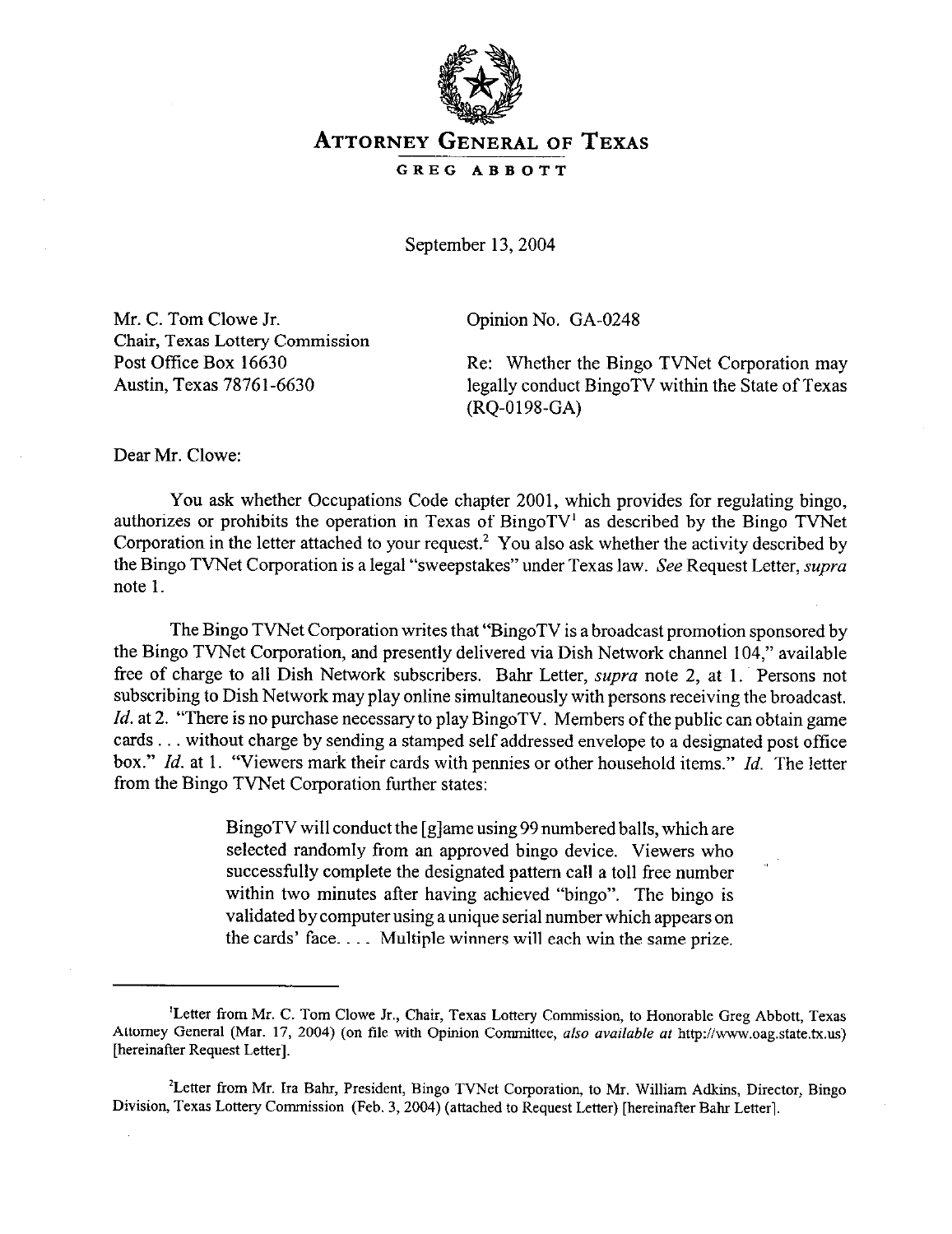Once the first bingo is validated, no further numbers will be called. Various cash and merchandise prizes will be offered from game to game and the prizes will vary in nature and value over time. . . . Online winners will also call the toll free number to register their claims of bingo.

## *Id.* at l-2.

Information from BingoTV's intemet site explains the promotional aspect of the bingo broadcast as follows:

> Each of our Bingo Games is title sponsored by one key advertiser. . In each case, the game revolves around the advertised product. First, the bingo pattern which viewers need to achieve shall be connected with the product. "We're playing for a new [vehicle], and our bingo pattern is the letter ['V']." The advertised product will appear on the BingoTV stage.  $\ldots$  Our hosts will physically demonstrate key features, while spokespeople and advertiser executives are given the opportunity to appear on camera with the BingoTV hosts to discuss the product.

**BINGO TV,** *About BingoTV, available* at http://www.bingotv.com/about.html (last visited Sept. 7, 2004). BingoTV, designed to address the problem of audience loss during commercials, is a vehicle "in which products are the program." *Id.* 

Article III, section 47 of the Texas Constitution provides that "[tlhe Legislature shall pass laws prohibiting lotteries and gift enterprises in this State," subject to limited exceptions for charitable bingo, charitable raffles, and the state lottery. **TEX. CONST.** art. III, § 47. See Tex. Att'y Gen. Op. Nos. GA-0103 (2003) at 1, JC-0482 (2002) at 5. Section 47(b) provides that the legislature may "authorize and regulate bingo games conducted" by various religious, fraternal, and charitable organizations. TEX. CONST. art. III, § 47(b); see also *id.* § 47(c) (legislation authorizing bingo must include certain reporting requirements and civil and criminal penalties). The legislature has adopted the Bingo Enabling Act (the "Act") and charged the Texas Lottery Commission (the "Commission") with administering it. See **TEX. OCC. CODE** ANN. \$5 2001.001, ,051 (Vernon 2004). The Act provides for licensing persons to conduct bingo for charitable purposes and for penalizing persons who unlawfully conduct, promote, or administer bingo. See *id. §§* 2001.102(9), ,454, ,551.

You state that the first question should focus on section 2001.55 1 of the Occupations Code, which defines the offense of conducting, promoting, or administering unlawful bingo and provides that it is a third degree felony. "Bingo" is defined for purposes of section 2001.551 as

> a specific game of chance, commonly known as bingo or lotto, in which prizes are awarded on the basis of designated numbers or symbols on a card conforming to numbers or symbols selected at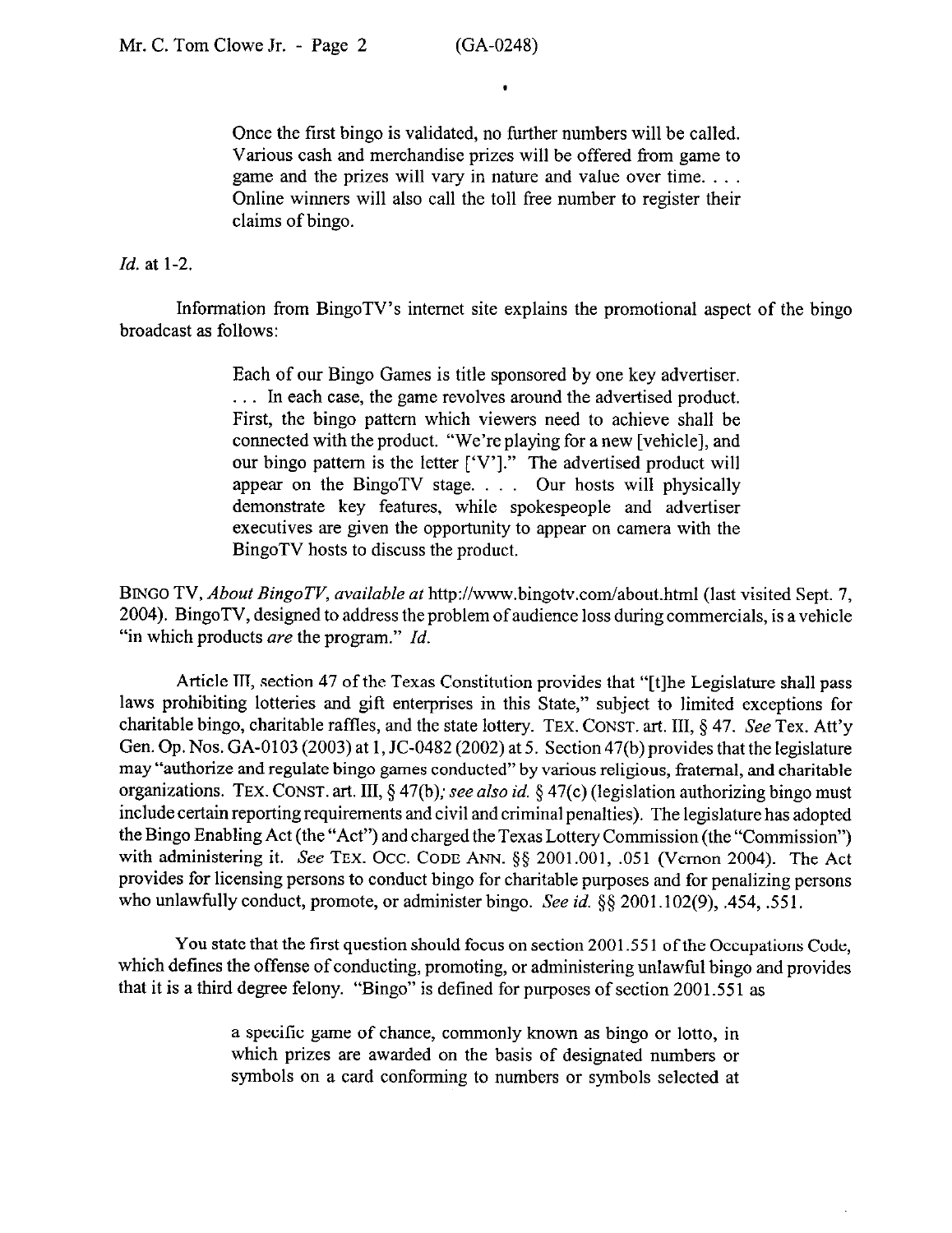random, *whether or not a person who participates as a player furnishes something of value for the opportunity to participate.* 

*Id.* § 2001.551(a) (emphasis added). BingoTV, as described by the Bingo TVNet Corporation, is "bingo" within the quoted definition.

Section 2001.551(b) addresses bingo offenses and provides that:

 $\mathbf{1}$  ,  $\mathbf{1}$  ,  $\mathbf{1}$ 

(b) A person conducting, promoting, or administering bingo commits an offense if the person conducts, promotes, or administers bingo other than:

(1) under a license issued under this chapter;

(2) within the confines of a home for purposes of amusement or recreation when:

> (C) the prizes awarded or to be awarded are nominal;

(3) on behalf of an organization of individuals 60 years of age or over, a senior citizens' association [and other specific groups listed in the statute] when:

> (A) no player or other person furnishes anything of more than nominal value for the opportunity to participate; and

> (B) the prizes awarded or to be awarded are nominal: or

(4) on behalf of a business conducting the game for promotional or advertising purposes if:

> (A) the game is conducted by or through a newspaper or a radio or television station;

> (B) participation in the game is open to the general public and is not limited to customers of the business;

> (C) playing materials are furnished without charge to a person on request; and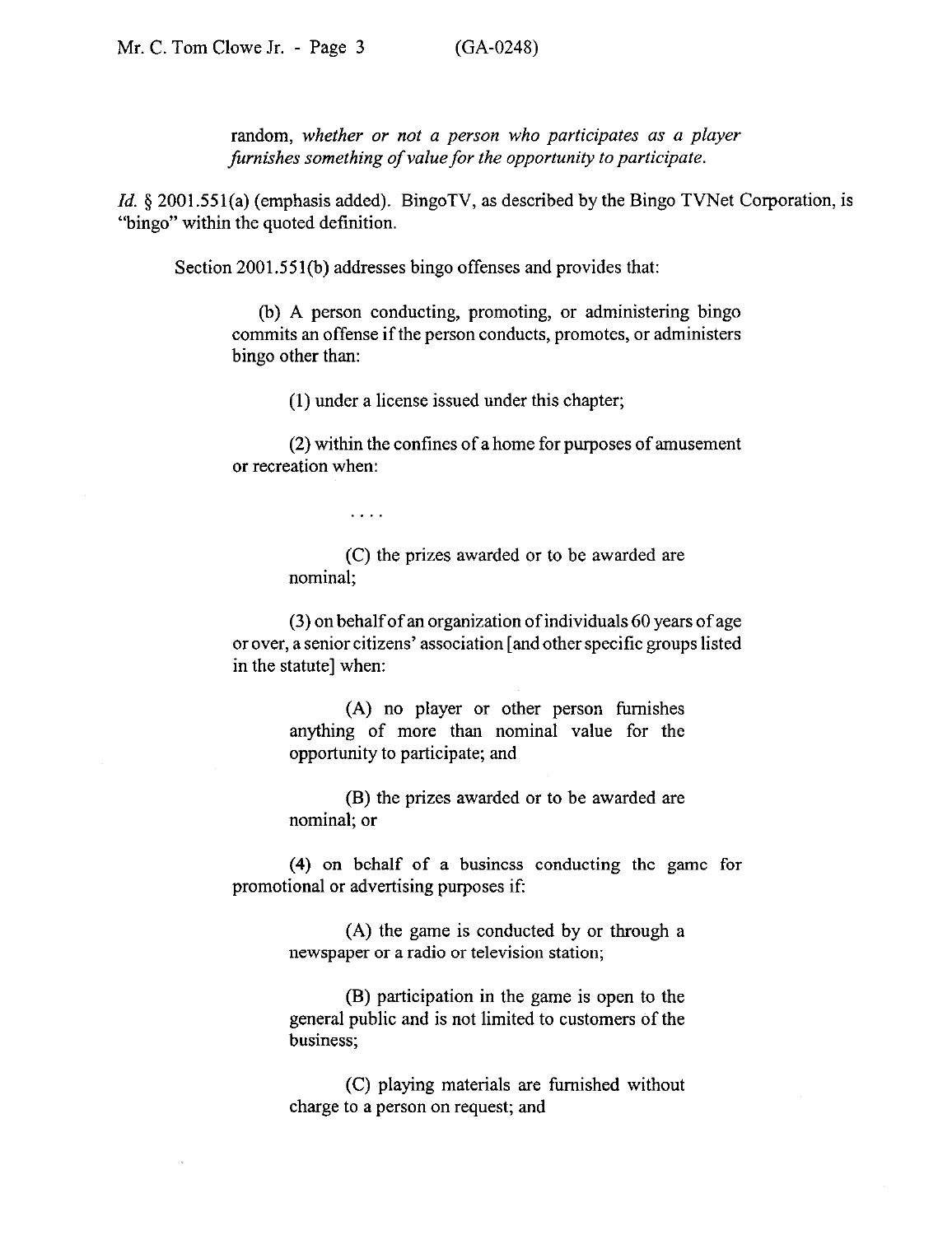## (D) no player is required to furnish anything of value for the opportunity to participate.

*Id.* § 2001.551(b). See also *id.* 2001.551(f) (game exempted under subsection (b)(4) is subject to additional provisions relating to the involvement of persons licensed under chapter 2001, the purchase and sale of bingo equipment or supplies, and information to be provided to the Commission).

The Bingo TVNet Corporation is not licensed to conduct bingo in Texas, see Request Letter, *supra* note 1, and is therefore not within section 2001.551(b)(l). A game exempted by the other provisions of section 2001.551(b) need not be licensed under chapter 2001. See **TEX. OCC. CODE ANN.** 5 2001.551(c) (Vernon 2004). Subsections (b)(2) and (3) do not apply to BingoTV. Because BingoTV is conducted "for promotional or advertising purposes . . . by or through a . . . television station," see id. § 2001.551(b)(4)(A), we will consider whether it qualifies for exemption under subsection (b)(4).

This question raises novel issues. The court in *State v. Socony Mobil Oil Co., 386* S.W.2d 169 (Tex. Civ. App.-San Antonio, 1964, writ ref d n.r.e.) and several attorney general opinions, see Tex. Att'y Gen. Op. Nos. M-481 (1969); C-108 (1963); WW-1421 (1962); WW-652 (1959), concluded that various forms of televised promotional bingo were not lotteries within article III, section 47, but BingoTV has complexities not addressed by these rulings. We have found no judicial decision or attorney general opinion that construes section 2001.551(b)(4). Nor does the Commission's rule on exemptions from licensing requirements refer to the exemption authorized by subsection (b)(4). See 16 **TEX. ADMIN. CODE** § 402.549 (2004) (requirements for a group or organization conducting bingo without a license).

While BingoTV is conducted "by or through a... television station," TEX. Occ. CODE ANN. 5 2001,551(b)(4)(A) (Vernon 2004), it is also conducted online, a method of communication not authorized by subsection (b)(4). Thus, BingoTV as described by the Bingo TVNet Corporation does not comply with subsection (b)(4).

Section 2001.551(b)(4)(B) requires "participation in the game... [to be] open to the general public and... not limited to customers of the business." *Id.* § 2001.551(b)(4)(B). Participation in BingoTV is not limited to customers of the businesses whose products are advertised during a bingo game, nor is it limited to customers of the Bingo TVNet Corporation. However, participation in the game is not open to the general public, because BingoTV is available on television only to subscribers to Dish Network. The Bingo TVNet Corporation may not conduct bingo online. See *id.* § 2001.551(b)(4) (no authority to conduct bingo online without a license). Thus, the corporation cannot claim that BingoTV is available to the general public because it can be played online. BingoTV therefore does not comply with subsection (b)(4)(B). In answer to your first question, we conclude that BingoTV fails to comply with certain of the conditions forming the exemption provided by section 2001.55 l(b)(4) ofthe Occupations Code. Accordingly, the Bingo Enabling Act does not authorize the Bingo TVNet Corporation to conduct BingoTV in Texas.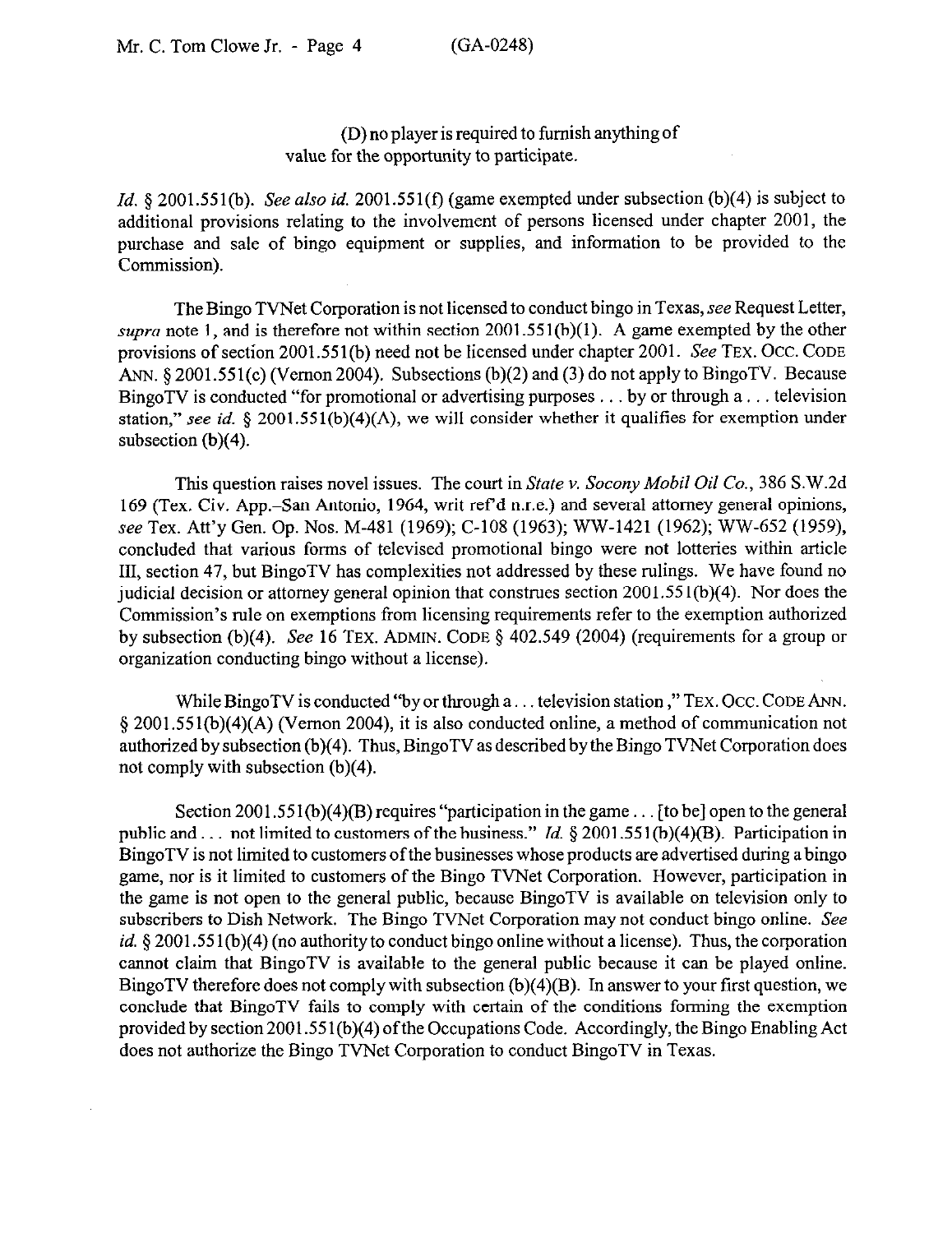You also ask whether BingoTV is a legal "sweepstakes" under Texas law. Business and Commerce Code chapter 45, which regulates "sweepstakes" conducted through the mail, defines "sweepstakes" for purposes of chapter 45 as "a contest that awards one or more prizes based on chance or the random selection of entries." See TEX. BUS. & COMM. CODE ANN. §§ 45.001(7), .002 (Vernon Supp. 2004-05) (prohibitions on conducting sweepstakes through the mail). Based on the information provided by the Bingo TVNet Corporation, chapter 45 is not relevant to BingoTV. While other Texas statutes relate to particular kinds of sweepstakes, none of these appear to be relevant to BingoTV, as described in this opinion. See, e.g., TEX. ALCO. BEV. CODE ANN. 5 102.07(e) (Vernon Supp. 2004-05) (conduct of certain sweepstakes by certain permit holders); TEX. UTIL. CODE ANN. §§ 17.102, 64.102 (Vernon Supp. 2004-05) (protection of consumers from deceptive practices, including sweepstakes, that may cause consumers to unknowingly change their telecommunications service provider). We have no basis for concluding that BingoTV is a legal "sweepstakes" under any Texas law.